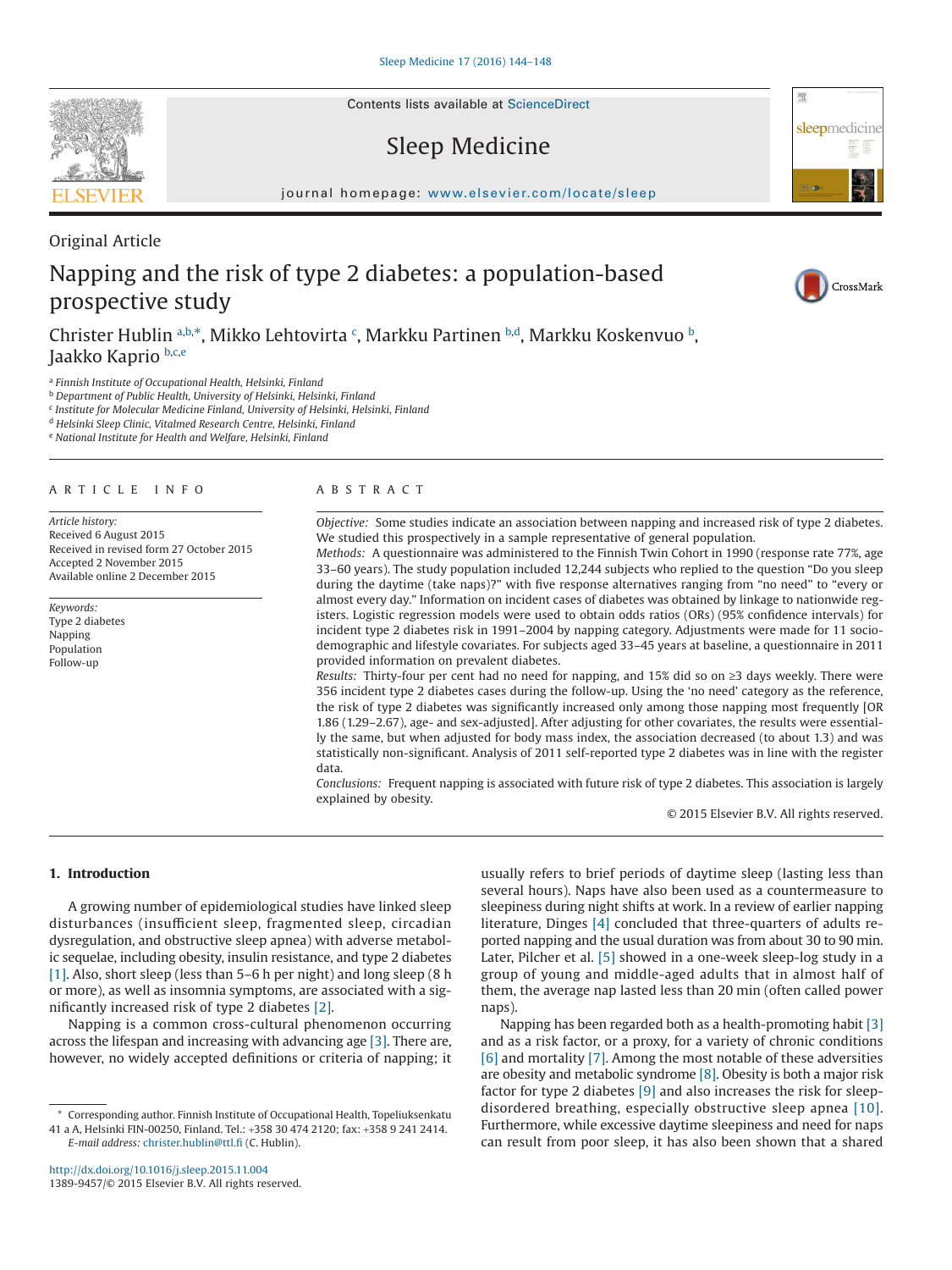underlying factor, like chronic stress exposure, both promotes obesity and deteriorates sleep [\[11\].](#page-3-10)

Contrary to the many studies on other aspects of sleep and metabolic changes, there are only few reports of the association between napping and diabetes [\[8,12–15\],](#page-3-7) fasting hyperglycemia [\[16\],](#page-3-11) glycated hemoglobin, or insulin resistance [\[17\],](#page-3-12) respectively. These available studies suggest an association between napping and diabetes (mainly type 2 diabetes) or impaired glucose regulation. However, the direction of possible causation and the existence of known or unknown confounders have been inadequately explored.

#### *1.1. Aims*

In this study we assessed the association between napping and the risk of type 2 diabetes in a large, prospective, populationbased cohort of Finnish adult twins, with 14-year follow-up data and detailed information on potential confounding or effectmodifying factors, and information on incident cases of diabetes from nationwide registers. We also examined the association among a subset of twins replying to a follow-up questionnaire. We wanted especially to address the role of obesity in this association.

#### **2. Methods**

#### *2.1. Population sample*

The Older Finnish Twin Cohort is a longitudinal study of Finnish twin pairs of the same gender born before 1958 with both cotwins alive in 1975. These pairs were selected from the Central Population Registry of Finland in 1974 [\[18\].](#page-3-13) Zygosity was determined using an accurate and validated questionnaire method [\[19\].](#page-4-0) The third questionnaire survey in 1990 was mailed to pairs born in 1930–1957 with both co-twins resident in Finland in 1987, and 16,179 twin individuals could be contacted (response rate 77.3%; *N* = 12,502; 54.4% women; mean age in 1990 43.9 years). The questionnaire included 103 multiple-choice questions, of which 22 were sleep- and vigilance-related. A fourth questionnaire survey was conducted in 2011–2012 among twins born in 1945–1957 [\[20\].](#page-4-1) This subpopulation included 5419 subjects (450 type 2 diabetes cases) who replied in both 1990 and 2011.

The ethical committee of the Department of Public Health, University of Helsinki has approved the study. Informed consent was obtained from all respondents.

#### *2.2. Questionnaire and register data*

The study population included 12,244 subjects who replied to the question "Do you sleep during the daytime (take naps)?" with response alternatives: (1) no need; (2) I would like to but I cannot sleep during the daytime; (3) on two days weekly or more seldom; (4) on three to five days weekly; or (5) every or almost every day. Additionally there were questions on working (working outside home / housekeeper, working at home / retired / studying / unemployed); working time (regular daytime work / regular nighttime work / shiftwork without nightshift / shiftwork with nightshift / not working) [\[21\];](#page-4-2) height in cm and weight in kg to calculate BMI as (weight in  $kg$ )/(height in meters)<sup>2</sup>; use of alcohol (more than five bottles of beer or comparable amount at least once monthly yes/ no, number of pass outs during the last year) [\[22,23\];](#page-4-3) smoking (never / occasional / former / current); sleep length (6 h or less / 6.5 / 7 / 7.5 / 8 / 8.5 / 9 / 9.5 / 10 h or more) [\[24\];](#page-4-4) and excessive sleepiness in the morning or during the day [\[25\];](#page-4-5) snoring; and insomnia (all asked using the following alternatives: every or almost every day / three to five days weekly / one to two days weekly / less than weekly / less than monthly or never) [\[21\].](#page-4-2) Information on diurnal type was from the 1981 questionnaire, using the question, "Will you try to estimate to what extent you are a morning or an evening person" with reply alternatives, "I am clearly a morning person", "I am to some extent a morning person", "I am to some extent an evening person", and "I am clearly an evening person" [\[26\].](#page-4-6) The 2011 questionnaire included a self-report of type 2 diabetes.

Information on incident cases of diabetes in 1991–2004 was obtained by linkage of nationwide registers, using the unique personal ID assigned to all Finns, from death certificates, the National Hospital Discharge Register and the Medication Register of the Social Insurance Institution, and classified as type 1 diabetes, type 2 diabetes, and other as described in detail elsewhere [\[9,27\].](#page-3-8) Those having diabetes onset prior to 1991 were excluded based on 1975 and 1981 questionnaire data and on follow-up from nationwide registers during 1975–1991. Data on vital status during follow-up were obtained from the Population Register Centre of Finland, which holds information on deaths, migration, or current address in Finland. In the fourth questionnaire survey in 2011, subjects were asked if they had ever been diagnosed with diabetes by a physician. Response alternatives were: never; no but elevated blood sugar; gestational diabetes; type 1 diabetes; type 2 diabetes; could not say which type of diabetes. We examined risk of type 2 diabetes vs never in relation to napping.

#### *2.3. Data analysis and statistical methods*

Standard statistical methods were used in data analysis and implemented in the Stata package (version 13.1, Stata Corp, College Station, TX, USA, [www.stata.com\)](http://www.stata.com). Logistic regression models were used to obtain odds ratios (ORs) and their 95% confidence intervals (CI) for risk of incident type 2 diabetes by napping class (no need; I would like to but I cannot sleep during the daytime; on two days weekly or more seldom; on three to five days weekly; or every or almost every day). Those having diabetes onset prior to 1991 were excluded. Logistic regression was used instead of survival models as type 2 diabetes typically has an insidious onset and thus a firm date of diagnosis cannot be defined unambiguously.

We selected potential covariates that are known or suspected risk factors for type 2 diabetes and have been associated with sleep behaviors, including napping. In addition they had to be available in the data. We tested for the equality of means of continuous variables by napping categories using a one-way analysis of variance approach, while associations of napping categories with categorical variables was done using chi-squared tests. Logistic regression models were used for estimating the odds ratios of type 2 diabetes by napping categories. Covariates were added in a stepwise procedure to illustrate their effect, resulting in four models.

Means and frequency distributions of the variables did not differ by zygosity, indicating that the twin individuals come from the same base population. This was an analysis of twins as individuals; as they had been sampled as twin pairs, the statistical lack of independence of two observations in a pair was taken into account by using complex survey methods with twin pair membership as the primary sampling unit in analyses (Stata svy procedures) or using a robust estimator of variance to derive proper standard errors and hence *p*-values (cluster option in Stata). Effectively the modest correlations of twins within pairs for napping reduce the effective sample size and thus *p*-values are consequently larger than if the statistical non-independence is (incorrectly) ignored. However, point estimates (such as odds ratios) are unaffected by these procedures.

#### **3. Results**

The distribution of answers to the question on napping was as follows: no need, 34.3%; I would like to but I cannot sleep during the daytime, 15.7%; on two days weekly or more seldom, 35.2%; on three to five days weekly, 7.7%; and every or almost every day, 7.1%.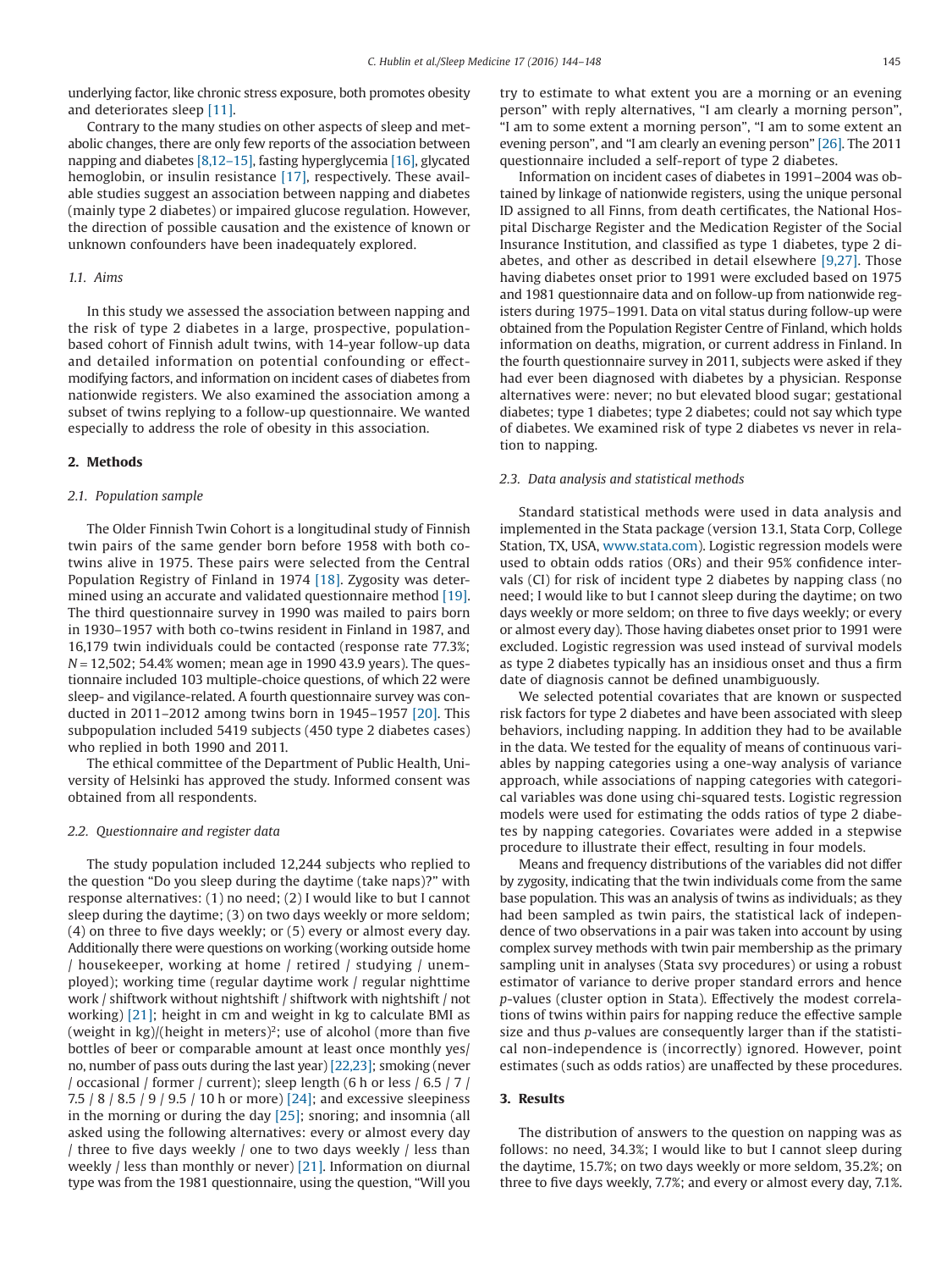### **Table 1**

Selected demographic characteristics in 1990 of the entire cohort (*N* = 12,351) by response categories to napping.

|                                                       | No need        | I would like to but I cannot<br>sleep during daytime | $\leq$ 2 days<br>weekly | $3-5$ days<br>weekly | Every or almost<br>every day |
|-------------------------------------------------------|----------------|------------------------------------------------------|-------------------------|----------------------|------------------------------|
| Mean age (years $\pm$ sd)                             | $43.6 \pm 7.3$ | $44.2 \pm 7.8$                                       | $43.9 \pm 7.6$          | $46.1 \pm 8.1$       | $48.4 \pm 8.2$               |
| Women $(\%)$                                          | 51.5           | 65.7                                                 | 54.8                    | 48.3                 | 49.8                         |
| Working outside home (%)                              | 79.0           | 71.7                                                 | 78.1                    | 71.1                 | 57.2                         |
| Nighttime work (%)                                    | 5.5            | 7.2                                                  | 10.9                    | 14.2                 | 13.2                         |
| Obese (BMI $\geq$ 30 kg/m <sup>2</sup> )              | 6.2            | 7.6                                                  | 8.1                     | 9.1                  | 14.2                         |
| Heavy alcohol use (%)                                 | 26.7           | 26.0                                                 | 27.2                    | 31.8                 | 26.4                         |
| Current smokers (%)                                   | 22.4           | 24.2                                                 | 28.4                    | 28.6                 | 31.3                         |
| Mean sleep length (h)                                 | 7.48           | 7.28                                                 | 7.51                    | 7.53                 | 7.66                         |
| Diurnal type: clear eveningness (asked in 1981; %)    | 7.8            | 10.9                                                 | 9.9                     | 11.4                 | 9.7                          |
| Excessive morning sleepiness $\geq$ 3 days weekly (%) | 8.5            | 32.6                                                 | 15.3                    | 20.6                 | 26.9                         |
| Excessive daytime sleepiness $\geq$ 3 days weekly (%) | 3.7            | 27.5                                                 | 11.8                    | 32.4                 | 48.0                         |
| Habitual snoring (%)                                  | 19.6           | 22.2                                                 | 23.0                    | 31.7                 | 35.3                         |
| Insomnia $\geq$ 3 days weekly (%)                     | 3.6            | 15.6                                                 | 5.5                     | 7.9                  | 12.5                         |

The means or frequencies of all covariates differed significantly by napping category.

There were no major differences in the distributions between age groups under 40, 40–50, and 50 years or older, respectively. There were no significant differences between the two genders. Details on these as well as distributions of demographic characteristics and lifestyle covariates by response categories to the question on napping are given in Table 1.

There were 356 incident type 2 diabetes cases during the 14 year follow-up. Using the 'no need' category as the reference, the risk of type 2 diabetes was significantly increased only among those napping most frequently [1.86 (1.29–2.67), age- and sex-adjusted]. The ORs for the other reply alternatives were as follows: I would like to but I cannot sleep during the daytime, 1.14 (0.81–1.61); on two days weekly or more seldom, 1.25 (0.95–1.63); and on three to five days weekly, 0.97 (0.63–1.51).

The risk for type 2 diabetes remained essentially unchanged [OR for most frequent nappers =1.56 (1.04–2.34)] after adjusting (in addition to age and sex) for work, working time, use of alcohol, sleep length, sleepiness in the morning, insomnia, or snoring. However, after additionally adjusting for sleepiness during the day [1.25 (0.79– 1.97)] or BMI [1.37 (0.89–2.12)], the risk estimate for the most frequent napping category became non-significant (Table 2). Adjustment for smoking status or diurnal type had no major effect on the results. We did not conduct any pairwise analysis to study within pair associations of napping with type 2 diabetes incidence given that the association on the individual level was no longer significant after adjustment for key covariates.

When adjusted for sex and age, the self-reported diabetes risk in 2011 questionnaire was significant [1.71 (1.12–2.61)] for those napping daily or almost daily, but the risk decreased and became non-significant [1.42 (0.89–2.29)] when additionally adjusted for BMI.

#### **4. Discussion**

Our results show that the risk for type 2 diabetes was significantly increased among middle-aged individuals who, as much as 14 years earlier, had reported napping daily or almost daily. The association remained essentially the same after adjustments for sleeprelated covariates such as insomnia, snoring, or sleep length. However, the association became non-significant after adjusting for BMI, suggesting that napping is not an independent risk factor for type 2 diabetes. This conclusion was further supported by the similar results of the self-reported diabetes risk in the 2011 questionnaire.

There are a few previous studies assessing the association between napping and diabetes or impaired glucose regulation. In a US sample (*N* = 235) of older individuals (mean age 80 years), napping was significantly increased ( $OR = 6.1$ , adjusted for BMI) among those having self-reported diabetes [\[12\].](#page-3-14) In another US study including 414 community-dwelling older (70–89 years) adults, napping was similarly increased among self-reported diabetics (OR = 1.87, adjusted for BMI) [\[13\].](#page-3-15) In a third US study focusing on ethnic-specific differences in napping duration in postmenopausal women with type 2 diabetes, a significant association was found between long nap duration (≥30 min/day) and diabetes among White women [\[15\].](#page-3-16)

In the Quangzhou Biobank Cohort Study [\[8\]](#page-3-7) 19,567 participants (mean age above 60 years) were selected from a community social and welfare association, and type 2 diabetes was assessed by fasting blood glucose ( $\geq$ 7.0 mmol/L) and/or self-reports of physician diagnosis or treatment. The risk of type 2 diabetes was significantly increased (ORs around 1.3) in those napping on ≥4 days weekly (adjusted for waist circumference). Another Chinese study based on a cohort (*N* = 27,009) of retired workers (mean age 63.6

#### **Table 2**

Napping and risk of incident type 2 diabetes (odds ratio and 95% confidence interval) in 1991–2004.

| Napping category                                    | Model 1 <sup>a</sup> | Model $2b$       | Model 3 <sup>c</sup> | Model $4d$       |
|-----------------------------------------------------|----------------------|------------------|----------------------|------------------|
| No need (reference)                                 | 1.00                 | 1.00             | 1.00                 | 1.00             |
| I would like to but cannot sleep during the daytime | 1.14(0.81, 1.61)     | 1.15(0.80, 1.67) | 1.06(0.73, 1.55)     | 1.13(0.76, 1.67) |
| Two days weekly or more seldom                      | 1.25(0.95, 1.63)     | 1,30(0.98, 1.72) | 1.23(0.92, 1.65)     | 1.25(0.93, 1.68) |
| Three to five days weekly                           | 0.97(0.63, 1.51)     | 1.04(0.67, 1.60) | 0.91(0.58, 1.42)     | 1.01(0.64, 1.60) |
| Every or almost every day                           | 1.86 (1.29, 2.67)    | 1.56(1.04, 2.34) | 1.25(0.79, 1.97)     | 1.37(0.89, 2.12) |

<span id="page-2-1"></span><span id="page-2-0"></span><sup>a</sup> Model 1 is adjusted for: age and sex.

<span id="page-2-2"></span>**b** Model 2 is Model 1 additionally adjusted for: work, working time, use of alcohol, sleep length, sleepiness in the morning, insomnia, and snoring.

<span id="page-2-3"></span><sup>c</sup> Model 3 is Model 2 additionally adjusted for: sleepiness during the day.

<sup>d</sup> Model 4 is Model 2 additionally adjusted for: BMI.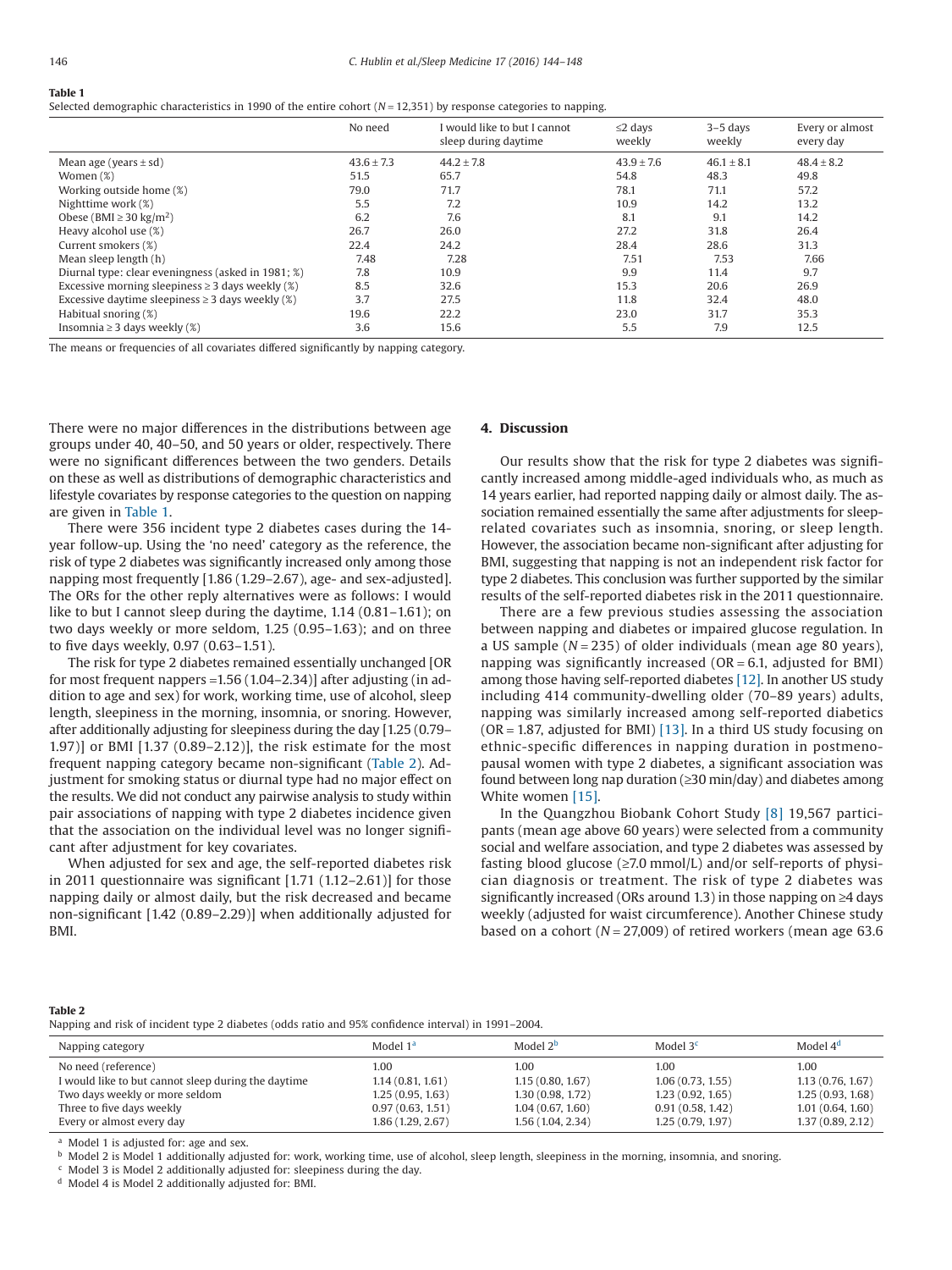years) using laboratory tests and not differentiating diabetes type (but stating that more than 95% of all older diabetics in China have type 2 diabetes) found significantly increased risk of diabetes (ORs 1.14) in nap duration from 30 to less than 60 min and in ≥90 min (but not in the duration category between; adjusted for BMI) [\[16\].](#page-3-11) A third Chinese study including 7568 non-diabetic participants (mean age 51 years) found a significant increase in glycated hemoglobin  $(HbA1c > 6.0\%;$  ORs around 1.3) and in insulin resistance among daily nappers (ORs around 1.6, all adjusted for BMI) [\[17\].](#page-3-12) In addition to these previously mentioned cross-sectional studies, there is one prospective US study on daily napping (asked in 1996–1997) and risk of self-reported diabetes (diagnosed between 2000 and 2006; not differentiating the type but stating that about 90–95% is type 2 diabetes) in adults aged 50 years or more (*N* = 174,542) participating in the NIH-AARP Diet and Health Study [\[14\].](#page-3-17) Compared to no napping, a significantly increased risk of diabetes was found among those napping <1 h (OR = 1.16) and  $\geq$ 1 h (OR = 1.37, both adjusted for BMI). In all, these previous results suggest an association between napping and diabetes or impaired glucose regulation.

Methodological aspects and differences may at least partly explain why our results are not fully in line with the earlier studies. First, all previous studies apart from Xu et al. [\[14\]](#page-3-17) are cross-sectional and therefore it is difficult to assess whether napping could be a causative factor or a response to the change in glucose metabolism. Second, in many of the previous studies, the diabetes-diagnosis was solely [\[12–14\]](#page-3-14) or partly [\[8\]](#page-3-7) based on self-report and they did not differentiate between type 1 and type 2 diabetes, although it is obvious – based on the age-groups studied – that the vast majority had type 2 diabetes. In three studies [\[8,16,17\]](#page-3-7) diabetes or milder impairment in glucose metabolism was identified with one-time laboratory tests. Our study is the first based on a nationwide register of diagnosed type 2 diabetes patients. Third, in the other prospective study by Xu et al. [\[14\],](#page-3-17) the self-report of diabetes was asked 3–10 years after the questioning of the napping pattern and it is possible that at least among those with short follow-up there may have been a considerable proportion of cases with undiagnosed diabetes at the time-point when asking about napping. Fourth, the duration of our study enabled more incident cases of diabetes to be detected: more than two-thirds of the cases were identified during the second half of the 14-year follow-up time (data not shown).

Our study has also weaknesses. We did not have systematic information about waist circumferences. As a marker of visceral fat, waist circumference is an important indicator of insulin resistance and type 2 diabetes [\[27–29\].](#page-4-7) Although BMI and waist circumference correlate with each other, the latter seems to be more strongly associated with type 2 diabetes than BMI [\[30,31\].](#page-4-8) We cannot, thus, explain the degree to which the association between napping and type 2 diabetes is accounted for by general and on the other hand by visceral adiposity. BMI was not based on measured weight and height, but as the correlation between measured and questionnaire-based BMI has shown to be 0.9 in this cohort [\[32\],](#page-4-9) we conclude that the method used in the present study is reliable.

Studies on napping and health have also been inconclusive [\[33\].](#page-4-10) A short daytime 10- to 45-min sleep has been shown to improve mood and performance in a variety of settings [\[6\].](#page-3-5) On the other hand, longer and frequent naps have been associated with increased mor-bidity and mortality among older [\[34\],](#page-4-11) and in some studies also among younger [\[35\]](#page-4-12) individuals. Adverse effects associate with excess daytime sleepiness and deterioration of several circadian patterns. In line with this, in our study the risk for type 2 diabetes was increased among subjects who took a nap frequently, were overweight, and reported excess daytime sleepiness. In fact, we already have shown with the same study cohort that BMI estimates recorded already 15 years before the napping questionnaire used here almost unequivocally predicted the risk for type 2 diabetes [\[9\].](#page-3-8) As

compared to normal-weight subjects, the risk for type 2 diabetes among obese subjects was 6.8-fold, and 13.64-fold among mor-bidly obese subjects, respectively [\[9\].](#page-3-8) Although we do not have older napping records, we cannot exclude the possibility that obesity preceded napping in our study.

In conclusion, epidemiological studies, the current study included, have not been able to provide solid evidence for an independent role of napping in type 2 diabetes occurrence. A more plausible explanation seems to be that napping becomes more common with increasing obesity and the associated increase in disturbed metabolism.

#### **Conflict of interest**

The authors report no conflicts of interest.

The ICMJE Uniform Disclosure Form for Potential Conflicts of Interest associated with this article can be viewed by clicking on the following link: [http://dx.doi.org/10.1016/j.sleep.2015.11.004.](http://dx.doi.org/10.1016/j.sleep.2015.11.004)

#### **Acknowledgement**

This research was supported by the Academy of Finland (Grant nos. 263278, 265240, and 267882).

#### **References**

- <span id="page-3-0"></span>[1] [Koren D, O'Sullivan KL, Mokhlesi B. Metabolic and glycemic sequelae of sleep](http://refhub.elsevier.com/S1389-9457(15)02042-0/sr0010) [disturbances in children and adults. Curr Diab Rep 2015;15:562–71.](http://refhub.elsevier.com/S1389-9457(15)02042-0/sr0010) [doi:10.1007/s11892-014-0562-5.](http://refhub.elsevier.com/S1389-9457(15)02042-0/sr0010)
- <span id="page-3-1"></span>[2] [Cappuccio FP, D'Elia L, Strazzullo P, et al. Quantity and quality of sleep and](http://refhub.elsevier.com/S1389-9457(15)02042-0/sr0015) [incidence of type 2 diabetes: a systematic review and meta-analysis. Diabetes](http://refhub.elsevier.com/S1389-9457(15)02042-0/sr0015) [Care 2010;33:414–20.](http://refhub.elsevier.com/S1389-9457(15)02042-0/sr0015)
- <span id="page-3-2"></span>[3] [Milner CE, Cote KA. Benefits of napping in healthy adults: impact of nap length,](http://refhub.elsevier.com/S1389-9457(15)02042-0/sr0020) [time of day, age, and experience with napping. J Sleep Res 2009;18:272–81.](http://refhub.elsevier.com/S1389-9457(15)02042-0/sr0020)
- <span id="page-3-3"></span>[4] [Dinges DF. Napping patterns and effects in human adults. In: Dinges DF,](http://refhub.elsevier.com/S1389-9457(15)02042-0/sr0025) [Broughton RJ, editors. Sleep and alertness: chronobiological, behavioral, and](http://refhub.elsevier.com/S1389-9457(15)02042-0/sr0025) [medical aspects of napping. New York: Raven Press; 1989. p. 171–204.](http://refhub.elsevier.com/S1389-9457(15)02042-0/sr0025)
- <span id="page-3-4"></span>[5] [Pilcher JJ, Michalowski KR, Carrigan RD. The prevalence of daytime napping](http://refhub.elsevier.com/S1389-9457(15)02042-0/sr0030) [and its relationship to nighttime sleep. Behav Med 2001;27:71–6.](http://refhub.elsevier.com/S1389-9457(15)02042-0/sr0030)
- <span id="page-3-5"></span>[6] [Dhand R, Sohal H. Good sleep, bad sleep! The role of daytime naps in healthy](http://refhub.elsevier.com/S1389-9457(15)02042-0/sr0035) [adults. Curr Opin Pulm Med 2006;12:379–82.](http://refhub.elsevier.com/S1389-9457(15)02042-0/sr0035)
- <span id="page-3-6"></span>[7] [Leng Y, Wainwright NW, Cappuccio FP, et al. Daytime napping and the risk of](http://refhub.elsevier.com/S1389-9457(15)02042-0/sr0040) [all-cause and cause-specific mortality: a 13-year follow-up of a British](http://refhub.elsevier.com/S1389-9457(15)02042-0/sr0040) [population. Am J Epidemiol 2014;179:1115–24.](http://refhub.elsevier.com/S1389-9457(15)02042-0/sr0040)
- <span id="page-3-7"></span>[8] [Lam K-BH, Jiang CQ, Thomas GN, et al. Napping is associated with increased](http://refhub.elsevier.com/S1389-9457(15)02042-0/sr0045) [risk of type 2 diabetes: the Guangzhou Biobank Cohort Study. Sleep](http://refhub.elsevier.com/S1389-9457(15)02042-0/sr0045) [2010;33:402–7.](http://refhub.elsevier.com/S1389-9457(15)02042-0/sr0045)
- <span id="page-3-8"></span>[9] [Lehtovirta M, Pietiläinen KH, Levälahti E, et al. Evidence that BMI and type 2](http://refhub.elsevier.com/S1389-9457(15)02042-0/sr0050) [diabetes share only a minor fraction of genetic variance: a follow-up study of](http://refhub.elsevier.com/S1389-9457(15)02042-0/sr0050) [23,585 monozygotic and dizygotic twins from the Finnish Twin Cohort Study.](http://refhub.elsevier.com/S1389-9457(15)02042-0/sr0050) [Diabetologia 2010;53:1314–21.](http://refhub.elsevier.com/S1389-9457(15)02042-0/sr0050)
- <span id="page-3-9"></span>[10] [Wolk R, Shamsuzzaman ASM, Somers VK. Obesity, sleep apnea, and](http://refhub.elsevier.com/S1389-9457(15)02042-0/sr0055) [hypertension. Hypertension 2003;42:1067–74.](http://refhub.elsevier.com/S1389-9457(15)02042-0/sr0055)
- <span id="page-3-10"></span>[11] [Lucassen EA, Cizza G. The hypothalamic-pituitary-adrenal axis, obesity, and](http://refhub.elsevier.com/S1389-9457(15)02042-0/sr0060) [chronic stress exposure: sleep and the HPA axis in obesity. Curr Obes Rep](http://refhub.elsevier.com/S1389-9457(15)02042-0/sr0060) [2012;1:208–15.](http://refhub.elsevier.com/S1389-9457(15)02042-0/sr0060)
- <span id="page-3-14"></span>[12] [Goldman SE, Hall M, Boudreau R, et al. Association between nighttime sleep](http://refhub.elsevier.com/S1389-9457(15)02042-0/sr0065) [and napping in older adults. Sleep 2008;31:733–40.](http://refhub.elsevier.com/S1389-9457(15)02042-0/sr0065)
- <span id="page-3-15"></span>[13] [Picarsic JL, Glynn NW, Taylor CA, et al. Self-reported napping and duration and](http://refhub.elsevier.com/S1389-9457(15)02042-0/sr0070) [quality of sleep in the lifestyle interventions and independence for elders pilot](http://refhub.elsevier.com/S1389-9457(15)02042-0/sr0070) [study. J Am Geriatr Soc 2008;56:1674–80.](http://refhub.elsevier.com/S1389-9457(15)02042-0/sr0070)
- <span id="page-3-17"></span>[14] [Xu Q, Song Y, Hollenbeck A, et al. Day napping and short night sleeping are](http://refhub.elsevier.com/S1389-9457(15)02042-0/sr0075) [associated with higher risk of diabetes in older adults. Diabetes Care](http://refhub.elsevier.com/S1389-9457(15)02042-0/sr0075) [2010;33:78–83.](http://refhub.elsevier.com/S1389-9457(15)02042-0/sr0075)
- <span id="page-3-16"></span>[15] [Shadyab AH, Kritz-Silverstein D, Laughlin GA, et al. Ethnic-specific associations](http://refhub.elsevier.com/S1389-9457(15)02042-0/sr0080) [of sleep duration and daytime napping with prevalent type 2 diabetes in](http://refhub.elsevier.com/S1389-9457(15)02042-0/sr0080) [postmenopausal women. Sleep Med 2015;16:243–9.](http://refhub.elsevier.com/S1389-9457(15)02042-0/sr0080)
- <span id="page-3-11"></span>[16] [Fang W1, Li Z, Wu L, et al. Longer habitual afternoon napping is associated with](http://refhub.elsevier.com/S1389-9457(15)02042-0/sr0085) [a higher risk for impaired fasting plasma glucose and diabetes mellitus in older](http://refhub.elsevier.com/S1389-9457(15)02042-0/sr0085) [adults: results from the Dongfeng-Tongji cohort of retired workers. Sleep Med](http://refhub.elsevier.com/S1389-9457(15)02042-0/sr0085) [2013;14:950–4.](http://refhub.elsevier.com/S1389-9457(15)02042-0/sr0085)
- <span id="page-3-12"></span>[17] [Baoying H, Hongjie C, Changsheng Q, et al. Association of napping and night](http://refhub.elsevier.com/S1389-9457(15)02042-0/sr0090)[time sleep with impaired glucose regulation, insulin resistance and glycated](http://refhub.elsevier.com/S1389-9457(15)02042-0/sr0090) [haemoglobin in Chinese middle-aged adults with no diabetes: a cross-sectional](http://refhub.elsevier.com/S1389-9457(15)02042-0/sr0090) [study. BMJ Open 2014;4:e004419. doi:10.1136/bmjopen-2013-004419.](http://refhub.elsevier.com/S1389-9457(15)02042-0/sr0090)
- <span id="page-3-13"></span>[18] [Kaprio J, Koskenvuo M. Genetic and environmental factors in complex diseases:](http://refhub.elsevier.com/S1389-9457(15)02042-0/sr0095) [the older Finnish Twin Cohort. Twin Res 2002;5:358–65.](http://refhub.elsevier.com/S1389-9457(15)02042-0/sr0095)